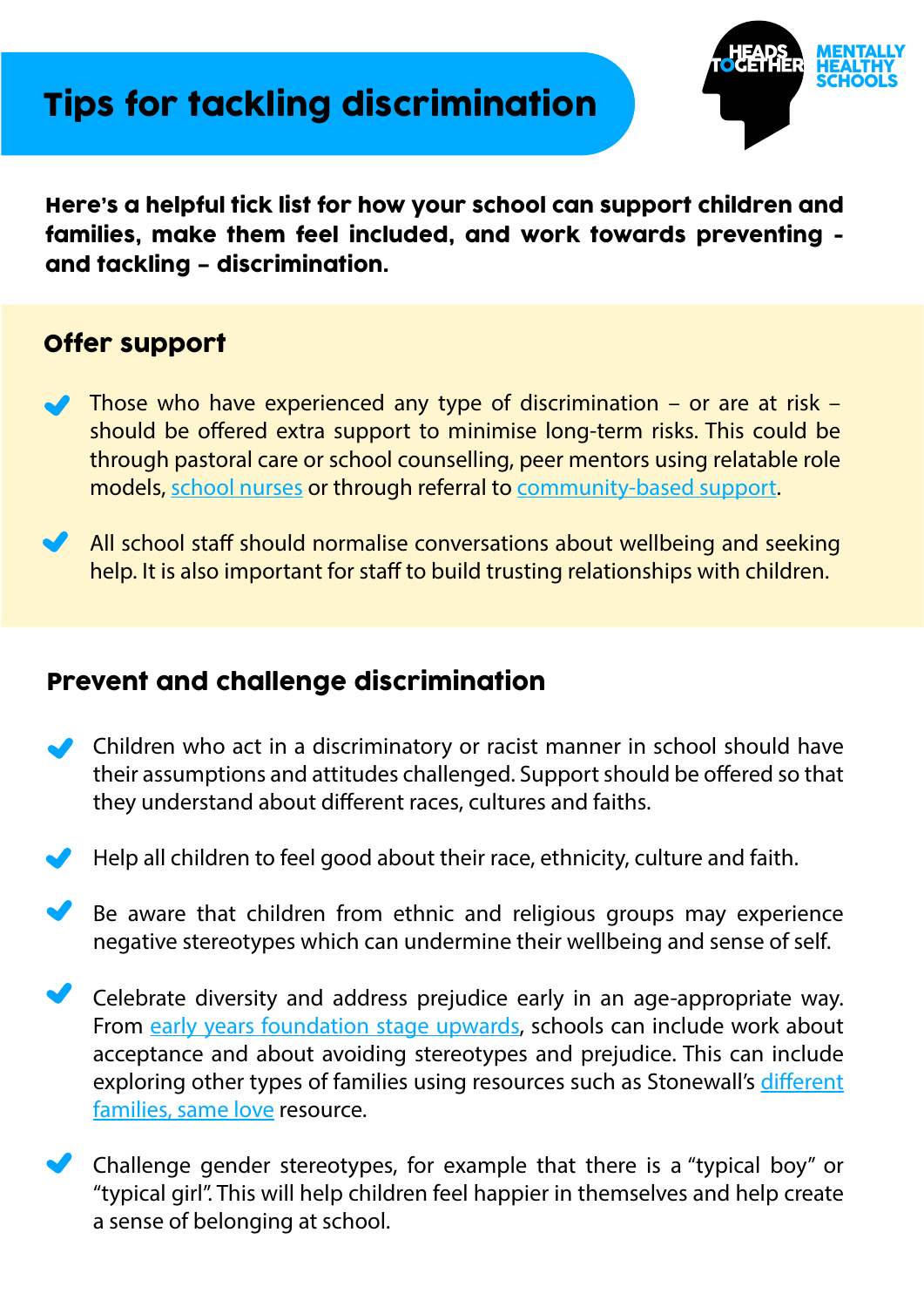### Speak up

- **Encourage pupils to speak out against unfairness or any kind of discrimination.**
- Be alert early on for the different ways in which children might be communicating that something is wrong. Think creatively about adjustments that might help them thrive and achieve.

## Make sure curriculum and lesson plans are inclusive

- School and classroom posters, pictures, books, music, toys, dolls and other materials should be diverse in terms of race, ethnicity, faith, gender, age, family situations, disabilities, etc.
- $\bullet\hspace{-.15cm}$  Develop the curriculum to meet the needs of LGBTQ+ pupils by reviewing the content of books and resources, and making sure staff do not make assumptions about children's families.
- Sex and relationship education should be relevant to all children and sensitive to their age and needs.
- Acknowledge key festivals across different faiths, particularly representing the school's student cohort.

#### Implement policies and offer staff training

- $\blacktriangleright$  Discrimination can be unconscious and difficult to spot. It requires all school staff to be self-aware and think about their own day-to-day responses, strategies and practices. There also needs to be a culture of reflection and of challenging behaviour, language and attitudes. Training is important along with good links with neighbourhood organisations to support children from all types of communities. To boost confidence, self-esteem and aspiration, schools can provide a platform for inspirational and relatable role models to speak in schools and support children through peer mentoring.
- Make sure that effective [anti-bullying policies](https://www.mentallyhealthyschools.org.uk/risks-and-protective-factors/bullying-and-cyberbullying/) are implemented and that school staff are not passive bystanders to discrimination.